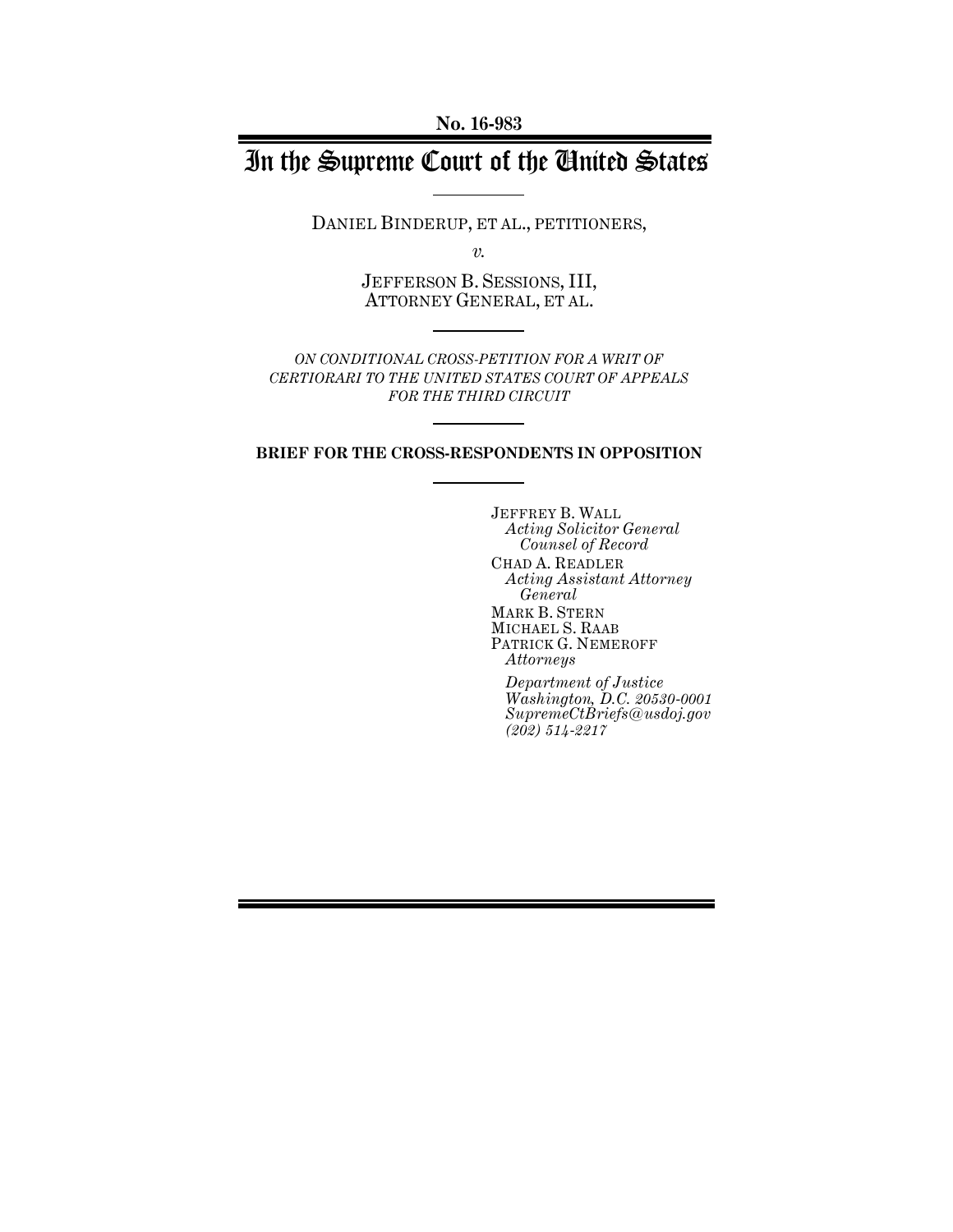### **QUESTION PRESENTED**

Section 922(g)(1) of Title 18 generally prohibits the possession of firearms by any person "who has been convicted in any court of[] a crime punishable by imprisonment for a term exceeding one year." 18 U.S.C. 922(g)(1). A separate section, 18 U.S.C. 921(a)(20)(B), excepts from the scope of Section  $922(g)(1)$  persons convicted of state-law misdemeanors "punishable by a term of imprisonment of two years or less." The question presented is whether Section  $922(g)(1)$  applies to cross-petitioners based on their convictions for statelaw misdemeanors that carried maximum sentences of more than two years of imprisonment.

(I)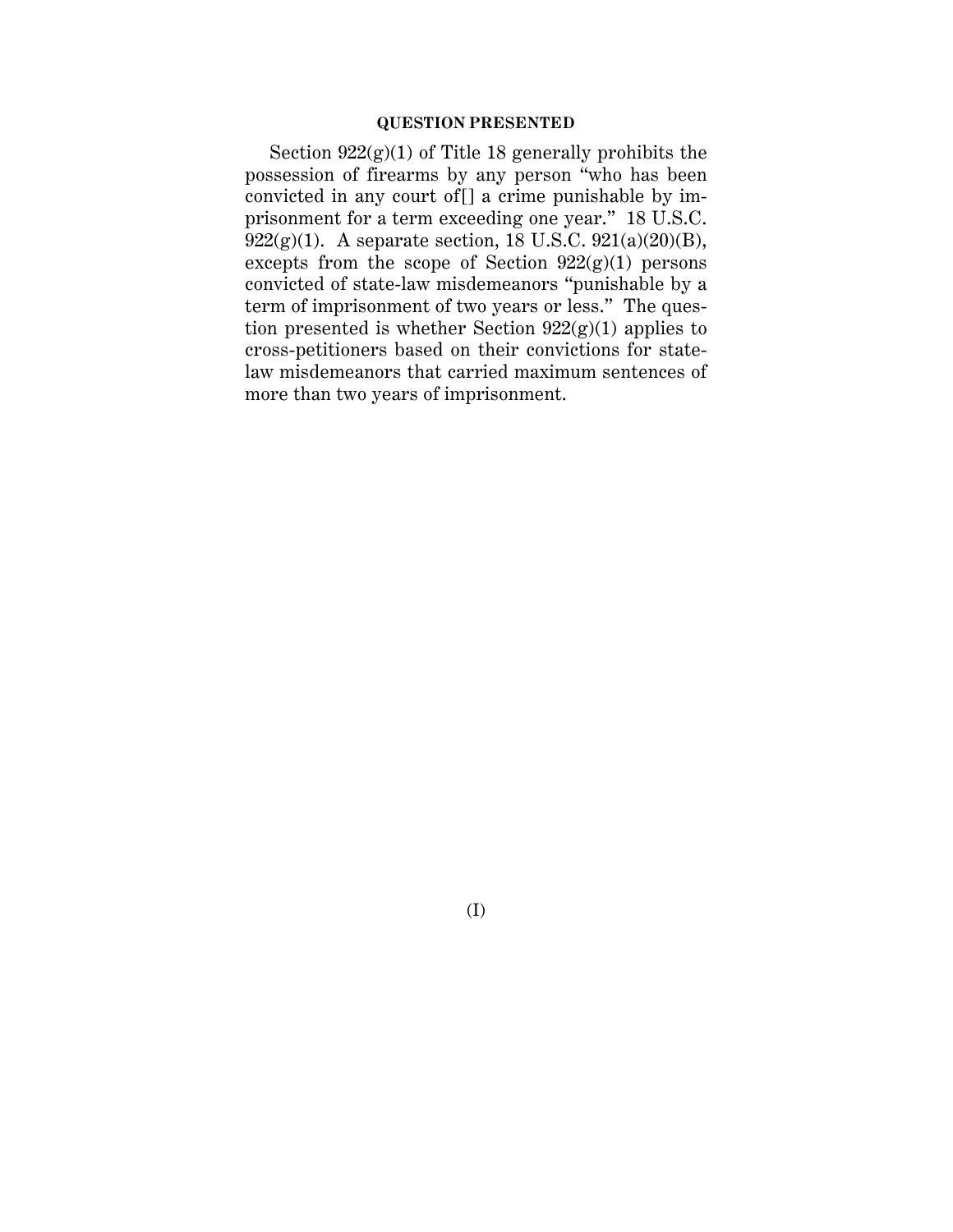## **TABLE OF CONTENTS**

Page

### **TABLE OF AUTHORITIES**

## Cases:

| <i>Burgess v. United States, 553 U.S. 124 (2008)</i> 9 |
|--------------------------------------------------------|
| Clark v. Martinez, 543 U.S. 371 (2005)  12             |
|                                                        |
| Lassiter v. Department of Soc. Servs.,                 |
|                                                        |
| Logan v. United States, 552 U.S. 23 (2007)  4, 11      |
| McFadden v. United States, 135 S. Ct. 2298 (2015) 12   |
|                                                        |
|                                                        |
|                                                        |
| Schrader v. Holder, 704 F.3d 980 (D.C. Cir.),          |
| cert. denied, 134 S. Ct. 512 (2013)  10, 11            |
|                                                        |
| Small v. United States, 544 U.S. 385 (2005)  11        |
|                                                        |
| Southern Union Co. v. United States,                   |
|                                                        |
| United States v. Coleman, 158 F.3d 199                 |
|                                                        |

## (III)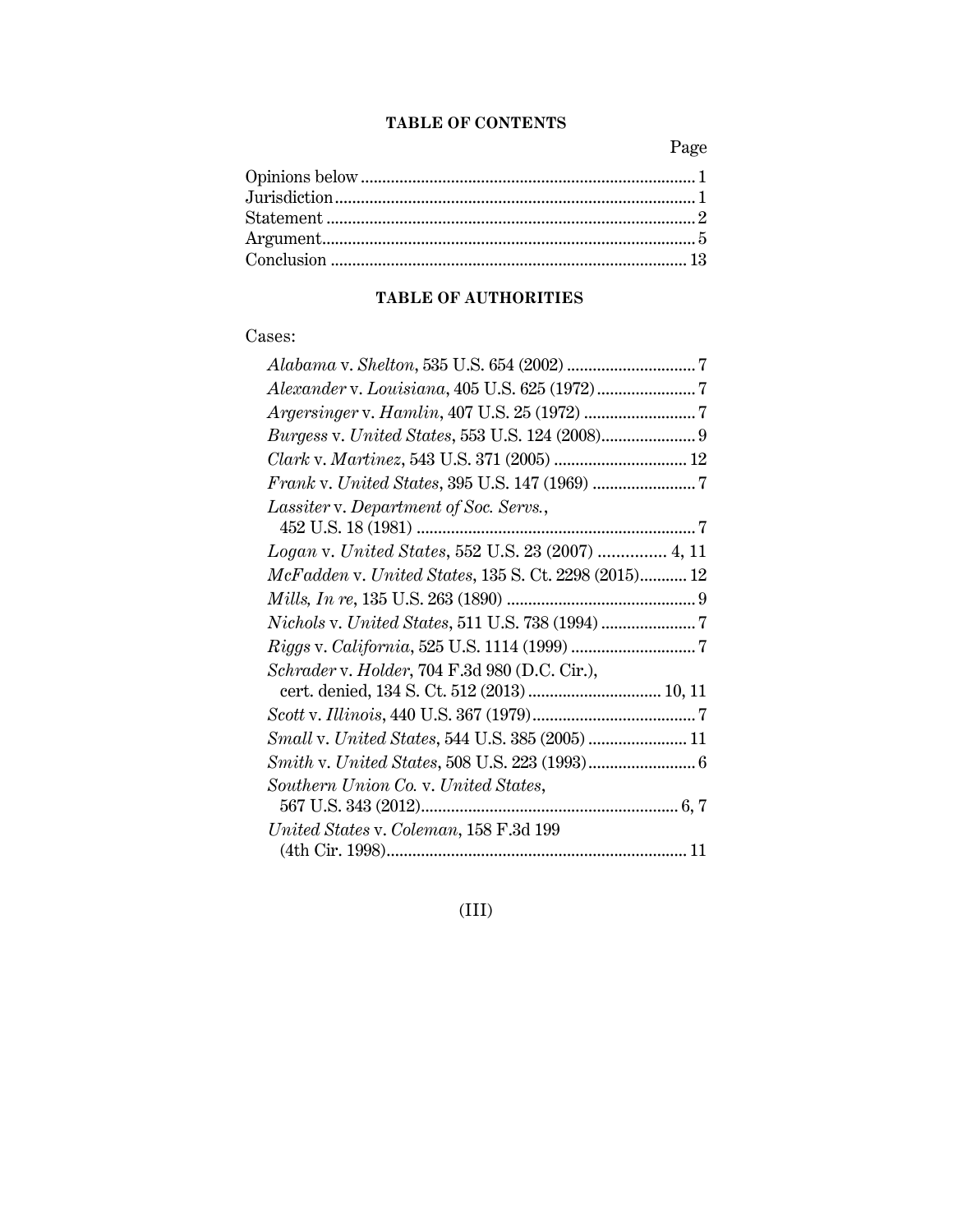| Cases-Continued:                                                                                 | Page |
|--------------------------------------------------------------------------------------------------|------|
| United States v. Denson, 588 F.2d 1112                                                           |      |
| United States v. Essig, 10 F.3d 968 (3d Cir. 1993)  4                                            |      |
| United States v. Matthews, 498 F.3d 25<br>(1st Cir. 2007), cert. denied, 552 U.S. 1238 (2008) 11 |      |
| United States v. Nieves-Rivera, 961 F.2d 15                                                      |      |
| United States v. Schoolcraft, 879 F.2d 64 (3d Cir.),                                             |      |
| <i>United States v. Sumlin, 147 F.3d 763 (8th Cir. 1998) 11</i>                                  |      |
|                                                                                                  |      |

Constitution, statutes, guidelines, and rule:

| U.S. Const.:                         |  |
|--------------------------------------|--|
|                                      |  |
|                                      |  |
|                                      |  |
|                                      |  |
|                                      |  |
|                                      |  |
| United States Sentencing Guidelines: |  |
|                                      |  |
|                                      |  |
|                                      |  |
|                                      |  |

## Miscellaneous:

| H.R. Conf. Rep. No. 1956, 90th Cong., 2d Sess. (1968)  10 |  |
|-----------------------------------------------------------|--|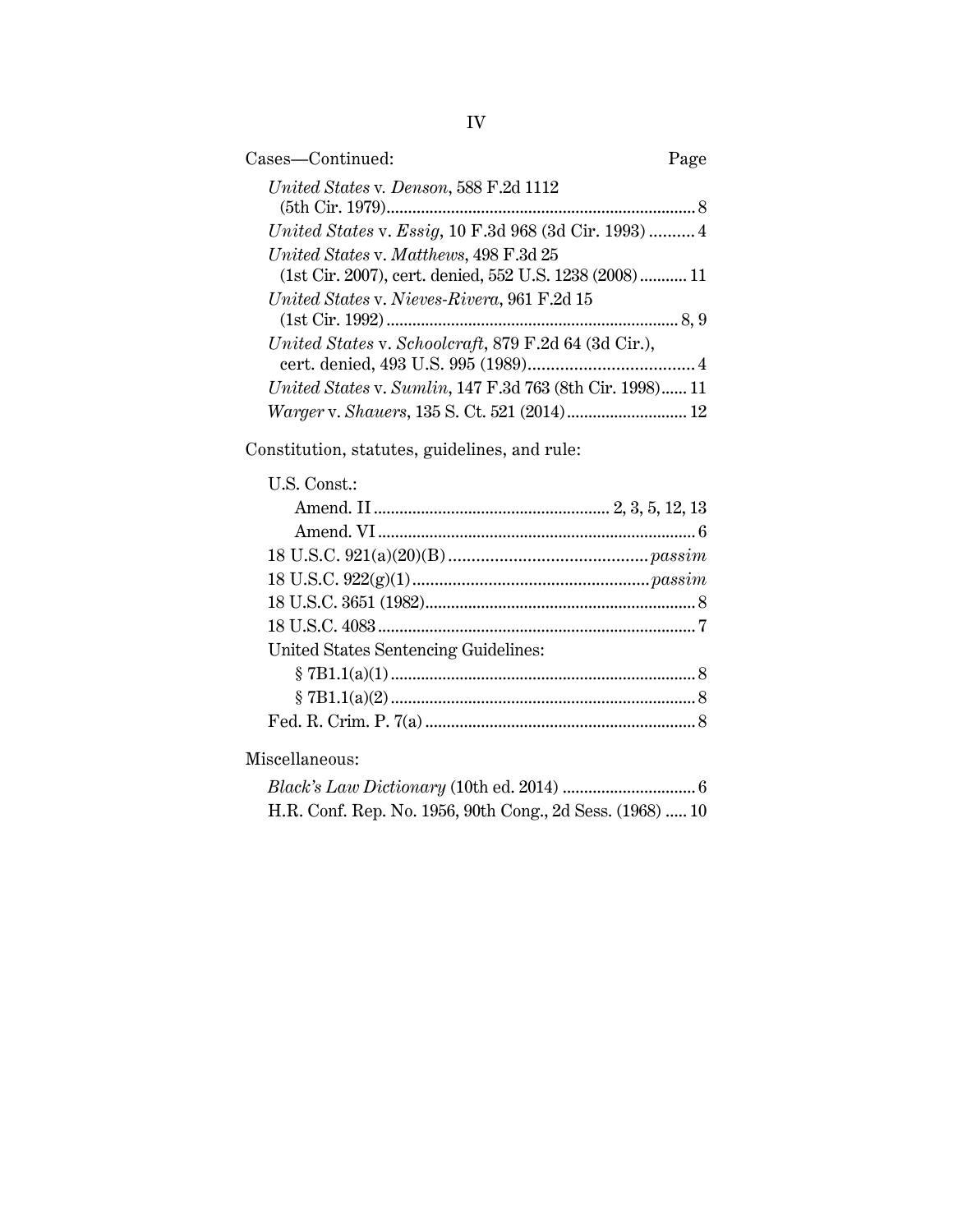## In the Supreme Court of the United States

No. 16-983

DANIEL BINDERUP, ET AL., PETITIONERS,

*v.*

JEFFERSON B. SESSIONS, III, ATTORNEY GENERAL, ET AL.

*ON CONDITIONAL CROSS-PETITION FOR A WRIT OF CERTIORARI TO THE UNITED STATES COURT OF APPEALS FOR THE THIRD CIRCUIT*

### **BRIEF FOR THE CROSS-RESPONDENTS IN OPPOSITION**

### **OPINIONS BELOW**

The opinion of the court of appeals (Pet. App. 1a-161a) is reported at 836 F.3d 336. The opinions of the district courts (Pet. App. 162a-239a, 243a-271a) are not published in the Federal Supplement but are available at 2014 WL 4764424 and 2015 WL 685889.1

### **JURISDICTION**

The judgment of the court of appeals was entered on September 7, 2016. On November 21, 2016, Justice Alito extended the time within which to file a petition for a writ of certiorari in No. 16-847 to and including January 5, 2017, and the petition was filed on that date. The conditional cross-petition for a writ of certiorari in No. 16-983 was filed on February 6, 2017. The

 $\overline{a}$ 



<sup>&</sup>lt;sup>1</sup> References to "Pet. App." refer to the appendix to the government's petition for a writ of certiorari in No. 16-847.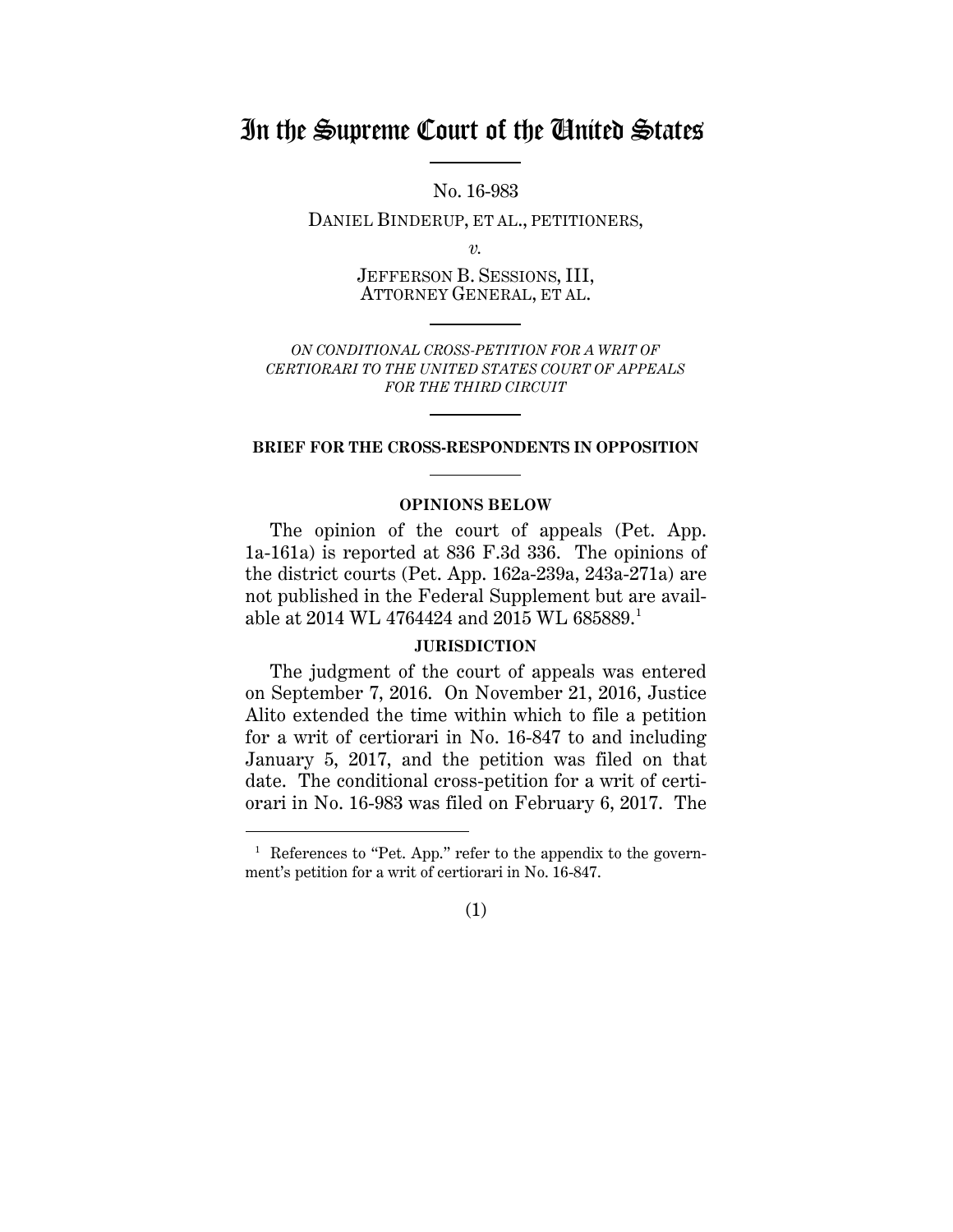jurisdiction of this Court is invoked under 28 U.S.C. 1254(1).

#### **STATEMENT**

The background of this case is described in the government's petition for a writ of certiorari (16-847 Pet. 2-9), which seeks review of the court of appeals' holding that 18 U.S.C.  $922(g)(1)$  violates the Second Amendment as applied to cross-petitioners. This Statement sets forth additional facts relevant to the statutory argument advanced in the conditional cross-petition.

1. Section  $922(g)(1)$  generally prohibits the possession of firearms by any person "who has been convicted in any court of[] a crime punishable by imprisonment for a term exceeding one year." A separate provision, 18 U.S.C. 921(a)(20)(B), specifies that "[t]he term 'crime punishable by imprisonment for a term exceeding one year' does not include" a "State offense classified by the laws of the State as a misdemeanor and punishable by a term of imprisonment of two years or less."

Cross-petitioners Daniel Binderup and Julio Suarez are Pennsylvania residents who have been convicted of state-law misdemeanors that carried maximum terms of imprisonment longer than two years. In 1998, Binderup pleaded guilty in a Pennsylvania court to corrupting a minor, an offense classified as a first-degree misdemeanor and punishable by up to five years of imprisonment. He was sentenced to three years of probation. In 1990, Suarez was convicted in a Maryland court of unlawfully carrying a handgun without a license, an offense classified as a misdemeanor and punishable by not less than 30 days or more than three years of imprisonment. He was sentenced to 180 days of imprisonment, suspended, and a year of probation. Pet. App. 6a-7a, 173a-174a, 262a-263a.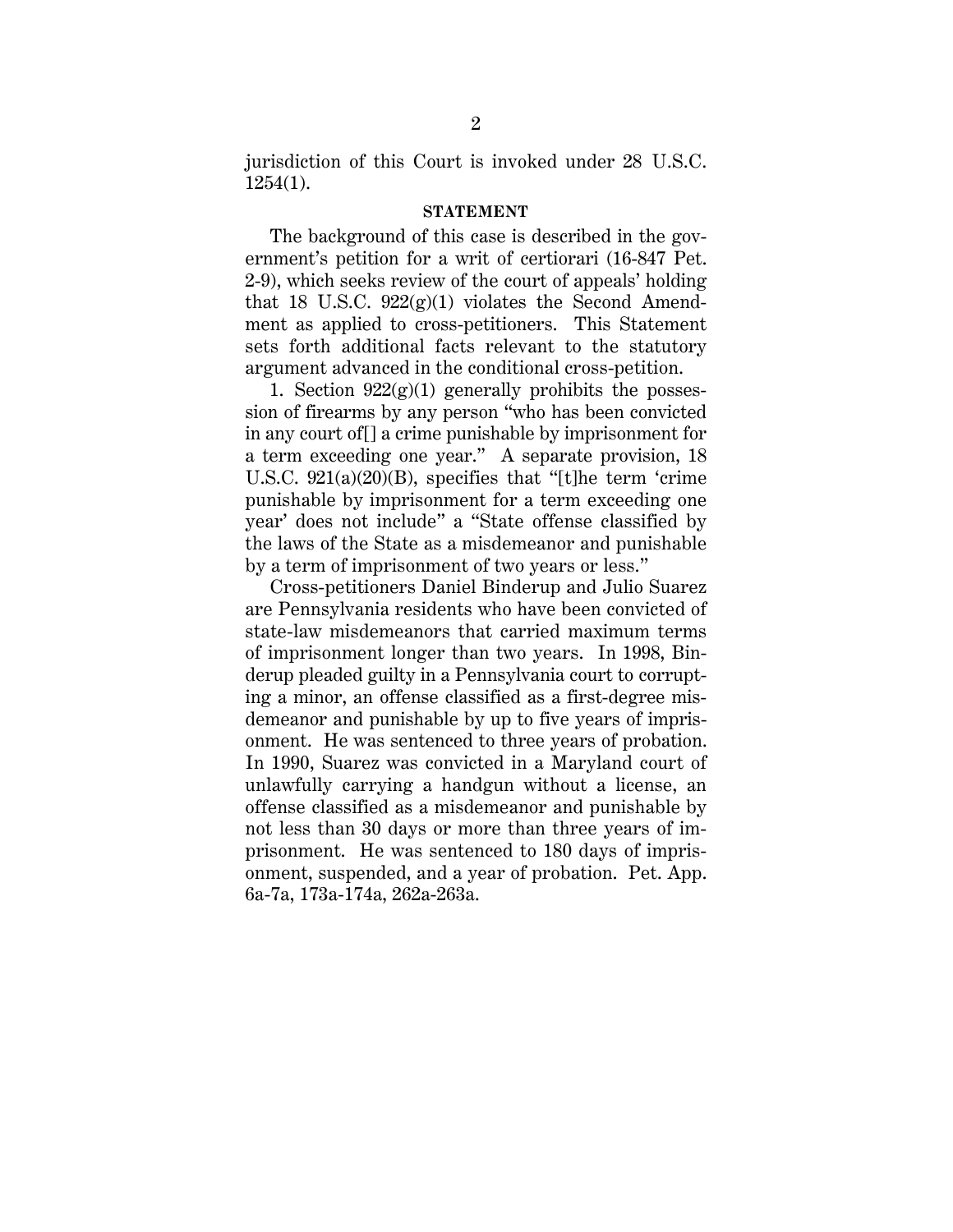2. Cross-petitioners filed separate suits in Pennsylvania district courts seeking declaratory and injunctive relief against the enforcement of Section  $922(g)(1)$ . Pet. App. 7a-8a. As relevant here, cross-petitioners argued that their convictions do not disqualify them from possessing firearms because their offenses fall within Section  $921(a)(20)(B)$ 's exception for state-law misdemeanors "punishable by a term of imprisonment of two years or less." Cross-petitioners did not deny that their offenses were subject to maximum sentences of more than two years in prison. But they argued that an offense is "punishable by a term of imprisonment of two years or less" within the meaning of Section 921(a)(20)(B) whenever it carries a *minimum* sentence of two years or less.

The district courts rejected that argument. Pet. App. 176a-193a, 246a-252a. Both courts held that "the phrase 'punishable by' in [Section]  $921(a)(20)(B)$  concerns the maximum potential punishment for the statelaw misdemeanor offenses," not the minimum. *Id.* at 183a; see *id.* at 249a. The courts therefore held that cross-petitioners are subject to Section  $922(g)(1)$  because their offenses were subject to maximum sentences of three and five years of imprisonment. But the courts accepted cross-petitioners' alternative argument that Section  $922(g)(1)$  violates the Second Amendment as applied to them. *Id.* at 193a-238a, 252a-270a.

3. The court of appeals sua sponte consolidated the cases for en banc consideration and affirmed. Pet. App. 1a-161a.

a. As relevant here, the 15-member en banc court of appeals unanimously rejected cross-petitioners' statutory argument. Pet. App. 9a-12a; see *id.* at 44a (Hardiman, J.); *id.* at 108a n.70 (Fuentes, J.). Like the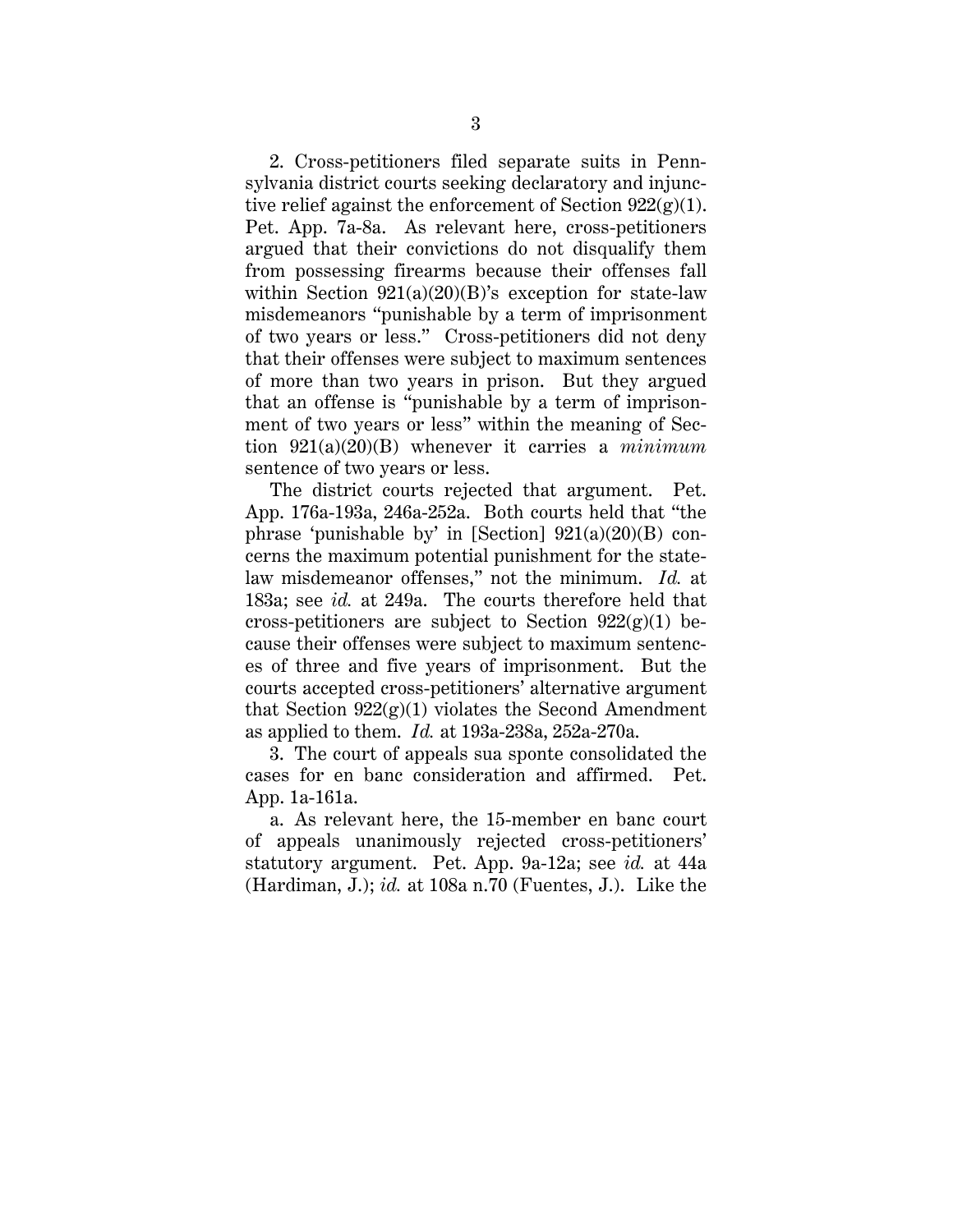district courts, the court of appeals held that Section  $921(a)(20)(B)$ 's "use of 'punishable by' means 'subject to a maximum penalty of.'" *Id.* at 10a. Thus, the exception "covers any crime that *cannot* be punished by more than two years' imprisonment," and "does not cover any crime that *can* be punished by more than two years in prison." *Ibid.* The court noted that it had "at least twice relied on that understanding" in prior decisions applying Section 921(a)(20)(B). *Ibid.* (citing *United States* v. *Essig*, 10 F.3d 968, 969-971 (3d Cir. 1993); *United States* v. *Schoolcraft*, 879 F.2d 64, 69-70 (3d Cir.), cert. denied, 493 U.S. 995 (1989)). The court also observed that this Court has described the statute the same way. *Ibid.* (citing *Logan* v. *United States*, 552 U.S. 23, 34 (2007)).

The court of appeals further explained that it would have rejected cross-petitioners' statutory argument even if it "were writing on a blank slate." Pet. App. 11a. "When considering a crime's potential punishment," the court noted, "we ordinarily refer only to the maximum punishment a court may impose." *Ibid.* For example, a "misdemeanor carrying a ceiling of 18 months' imprisonment would properly be described \* \* \* as a crime 'punishable by a term of imprisonment of two years or less.'" *Ibid.* But, the court observed, "we would not describe a crime carrying a specified term of imprisonment of up to three years as one 'punishable by a term of imprisonment of two years or less.'" *Ibid.*

The court of appeals also rejected cross-petitioners' invocation of the rule of lenity and the canon of constitutional avoidance. The court explained that those principles "require ambiguity in the statute" and that "there isn't any here." Pet. App. 12a.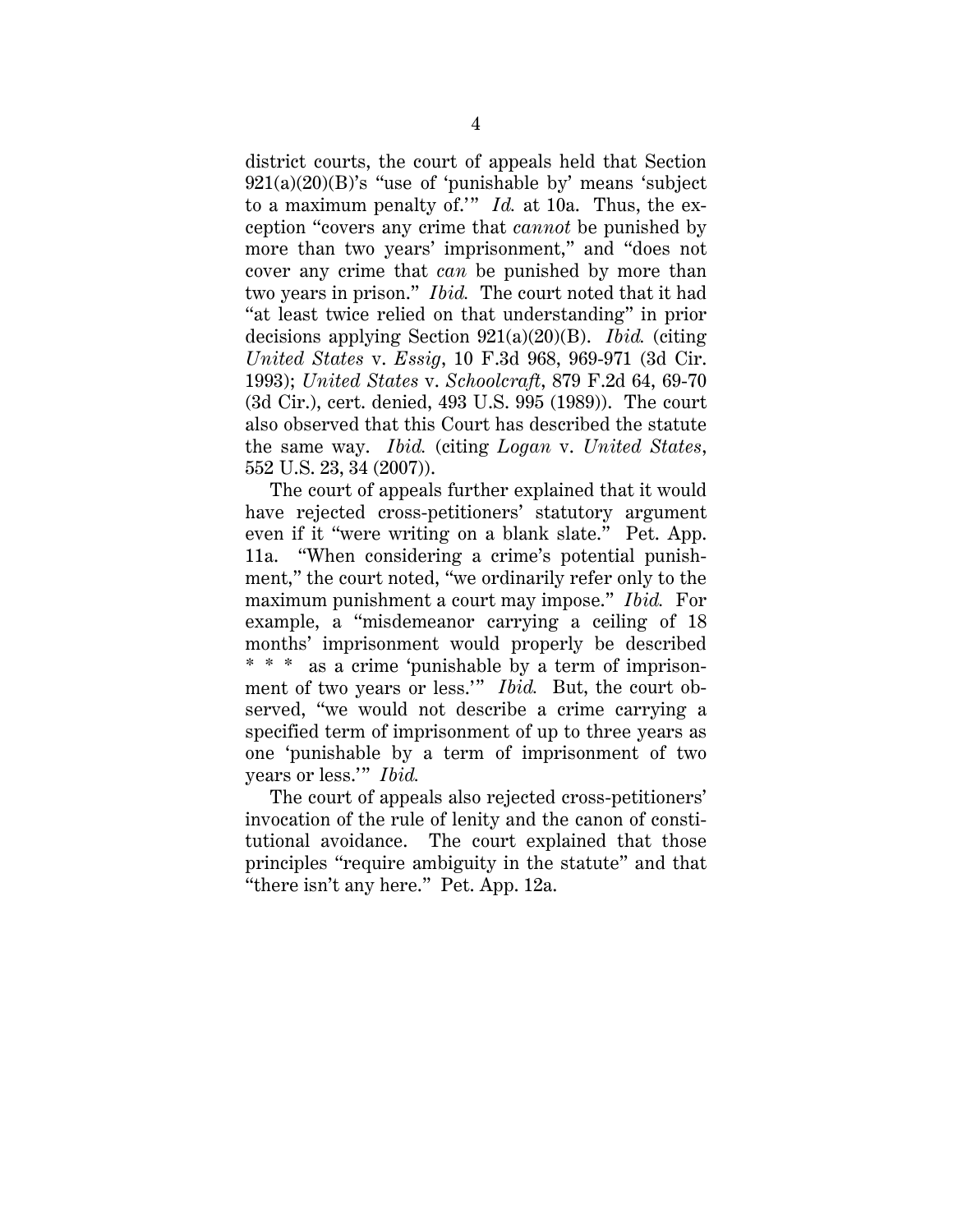b. After unanimously holding that cross-petitioners are subject to Section  $922(g)(1)$ 's firearms disability, the court of appeals sustained their as-applied Second Amendment challenges by an 8-7 vote, with no opinion garnering a majority on that question. Pet. App. 12a-42a (Ambro, J.); *id.* at 44a-92a (Hardiman, J.); *id.* at 93a-161a (Fuentes, J.). The government has filed a petition for a writ of certiorari seeking review of that aspect of the court's decision (No. 16-847).

### **ARGUMENT**

Cross-petitioners renew their contention (Cross-Pet. 9-20) that even though their offenses carried maximum terms of three and five years of imprisonment, those offenses were "punishable by a term of imprisonment of two years or less" within the meaning of 18 U.S.C.  $921(a)(20)(B)$ . The en banc court of appeals unanimously and correctly rejected that argument. That aspect of the court's decision does not conflict with any decision of this Court or another court of appeals. And because Section  $921(a)(20)(B)$  is unambiguous, cross-petitioners' statutory argument would not provide a viable basis for avoiding the important constitutional question decided by the court of appeals and presented in the government's petition. The conditional cross-petition should therefore be denied.

1. Section  $922(g)(1)$  prohibits the possession of firearms by any person "who has been convicted in any court of[] a crime punishable by imprisonment for a term exceeding one year." Congress specified, however, that the term "crime punishable by imprisonment for a term exceeding one year" does not include a statelaw misdemeanor "punishable by a term of imprisonment of two years or less."  $18$  U.S.C.  $921(a)(20)(B)$ . The court of appeals correctly held that Congress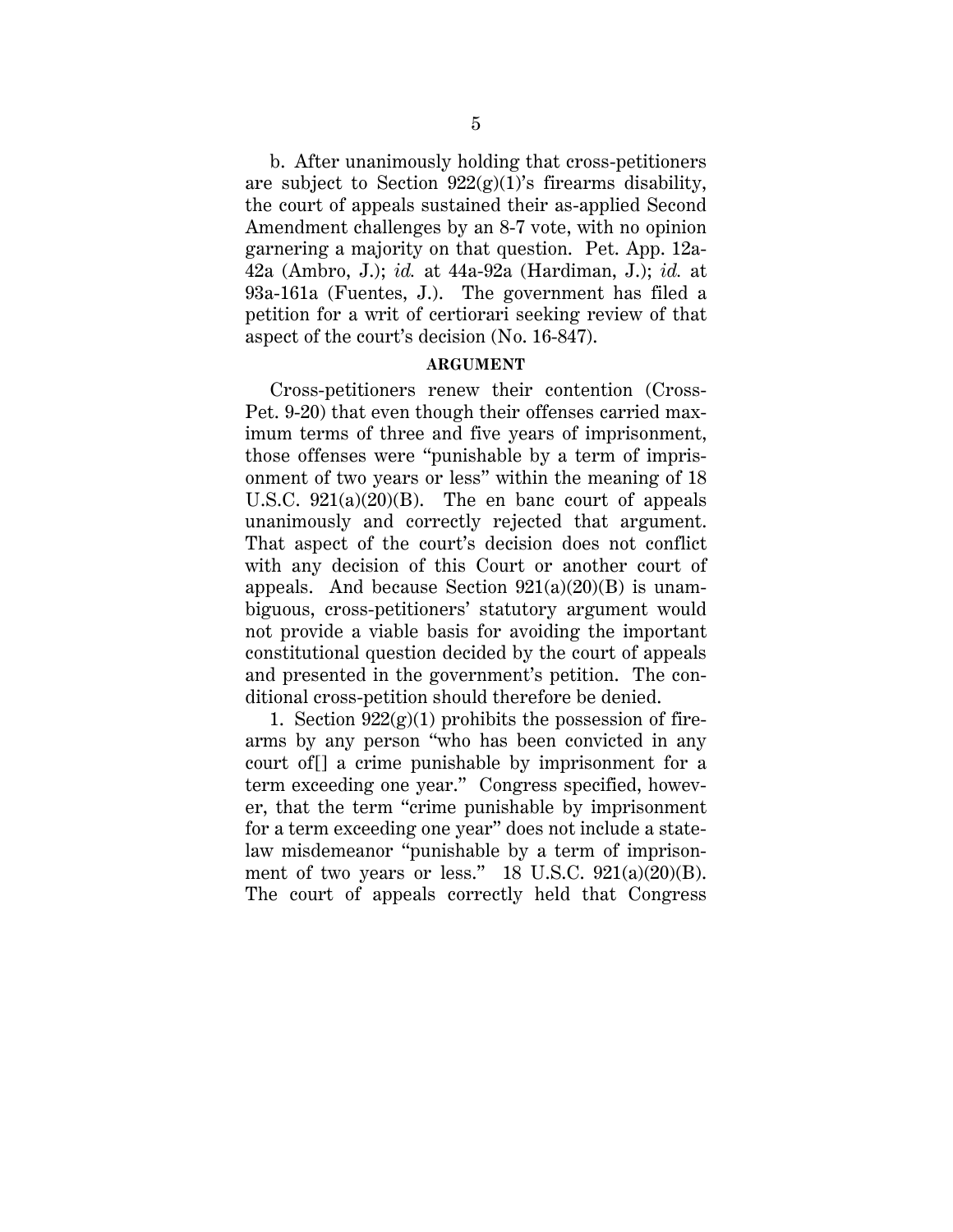thereby exempted only state-law misdemeanors subject to maximum terms of imprisonment of two years or less. State-law misdemeanors subject to longer maximum sentences, including respondents' crimes, trigger Section  $922(g)(1)$ 's firearms disability.

a. "When a word is not defined by statute," this Court "normally construe[s] it in accord with its ordinary or natural meaning." *Smith* v. *United States*, 508 U.S. 223, 228 (1993). As the court of appeals explained, a reference to an offense "punishable by" a specified term of imprisonment naturally and ordinarily refers to the maximum available sentence, not the minimum. Pet. App. 11a; cf. *Black's Law Dictionary* 1428 (10th ed. 2014) (defining "punishable" as "giving rise to a specified punishment  $\langle a \rangle$  felony punishable by imprisonment for up to 20 years>"). One would not, for example, say that an offense that carries a maximum sentence of ten years in prison is "punishable by a term of imprisonment of two years or less." And that is true even though a particular defendant convicted of the offense might be sentenced to only a year in prison.

Consistent with that understanding, this Court has often used the phrase "punishable by [a specified term] of imprisonment or less" to refer to an offense's maximum punishment. For example, the Court recently explained that the Sixth Amendment right to trial by jury depends on the "severity of the maximum authorized penalty" and that there is a presumption that "offenses punishable by six months' imprisonment or less" do not require a jury. *Southern Union Co.* v. *United States*, 567 U.S. 343, 351 (2012) (citation omitted). That presumption applies only to petty offenses with maximum sentences of six months or less—not to the vastly larger universe of offenses with minimum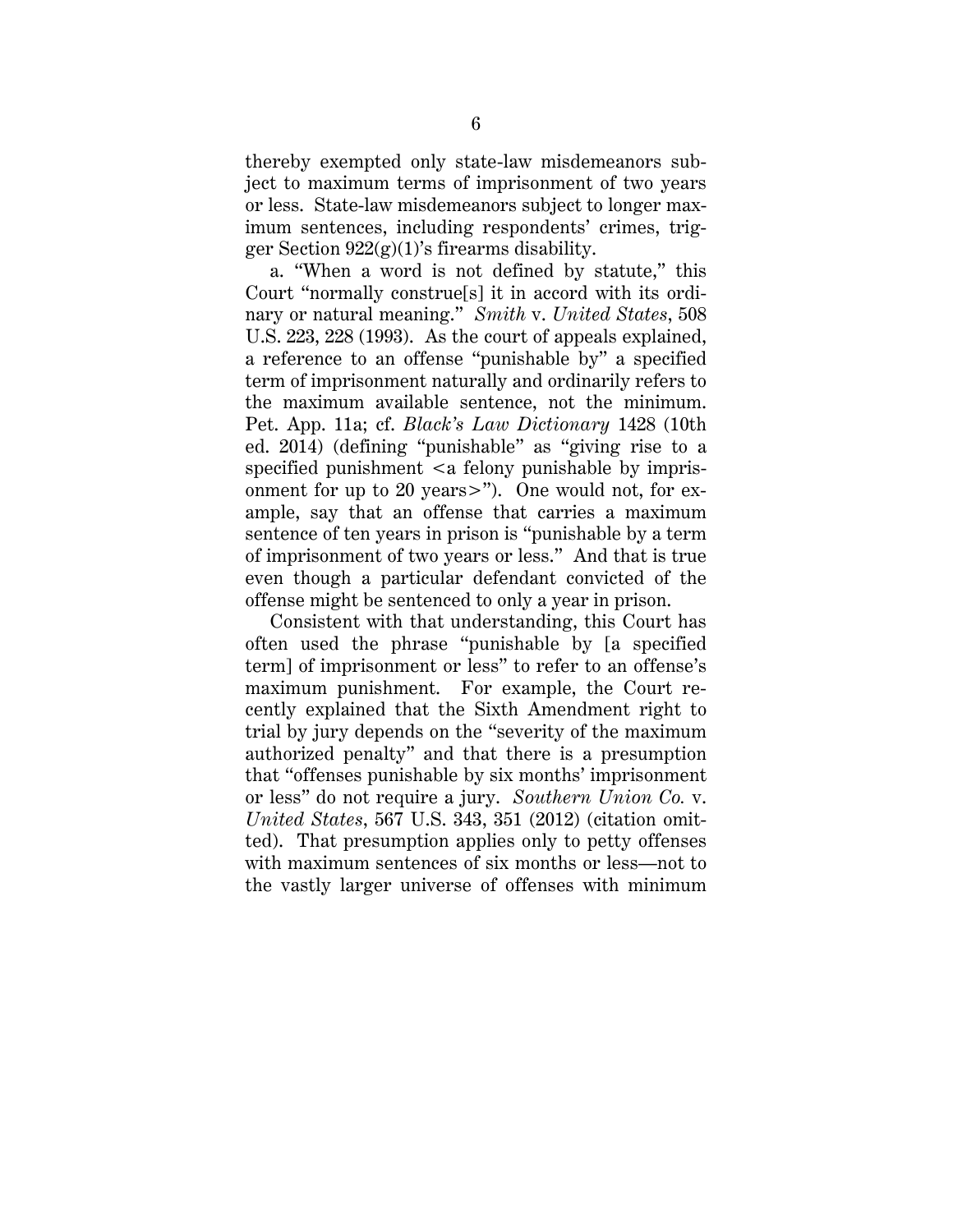sentences of six months or less. *Ibid.* Numerous other opinions likewise use the phrase "punishable by [a specified term of imprisonment] or less" to refer to offenses with maximum sentences shorter than the specified term.<sup>2</sup>

Similarly, a number of statutory and regulatory provisions use the phrase "punishable by imprisonment for one year or less" to describe offenses with maximum sentences of one year or less. For example, 18 U.S.C. 4083 provides that a person convicted of an offense "punishable by imprisonment for more than one year" may be confined in a penitentiary but that a person convicted of "an offense punishable by imprisonment for one year or less" generally may not. The United States Sentencing Guidelines likewise distinguish between conduct constituting an offense "punishable by a term of imprisonment exceeding one year"

 $\overline{a}$ 

<sup>2</sup> See, *e.g.*, *Nichols* v. *United States*, 511 U.S. 738, 742 n.7 (1994) ("punishable by six months' imprisonment or less"); *Scott* v. *Illinois*, 440 U.S. 367, 371 (1979) ("punishable by less than six months in jail"); *Argersinger* v. *Hamlin*, 407 U.S. 25, 30-31 (1972) ("punishable by imprisonment for less than six months"); see also, *e.g.*, *Alabama* v. *Shelton*, 535 U.S. 654, 679 n.4 (2002) (Scalia, J., dissenting) ("punishable by less than six months' imprisonment"); *Riggs* v. *California*, 525 U.S. 1114, 1114 (1999) (Stevens, J., respecting the denial of the petition for a writ of certiorari) ("punishable by a fine or a jail sentence of six months or less"); *Lassiter* v. *Department of Soc. Servs.*, 452 U.S. 18, 36 (1981) (Blackmun, J., dissenting) ("punishable by imprisonment for less than six months"); *Scott*, 440 U.S. at 379 (Brennan, J., dissenting) ("punishable by six months of incarceration or less"); *Argersinger*, 407 U.S. at 47 (Powell, J., concurring in result) ("punishable by six months or less"); *Alexander* v. *Louisiana*, 405 U.S. 625, 635 (1972) (Douglas, J., concurring) ("punishable by less than six months' imprisonment"); *Frank* v. *United States*, 395 U.S. 147, 155 (1969) (Warren, C.J., dissenting) ("punishable by less than two years").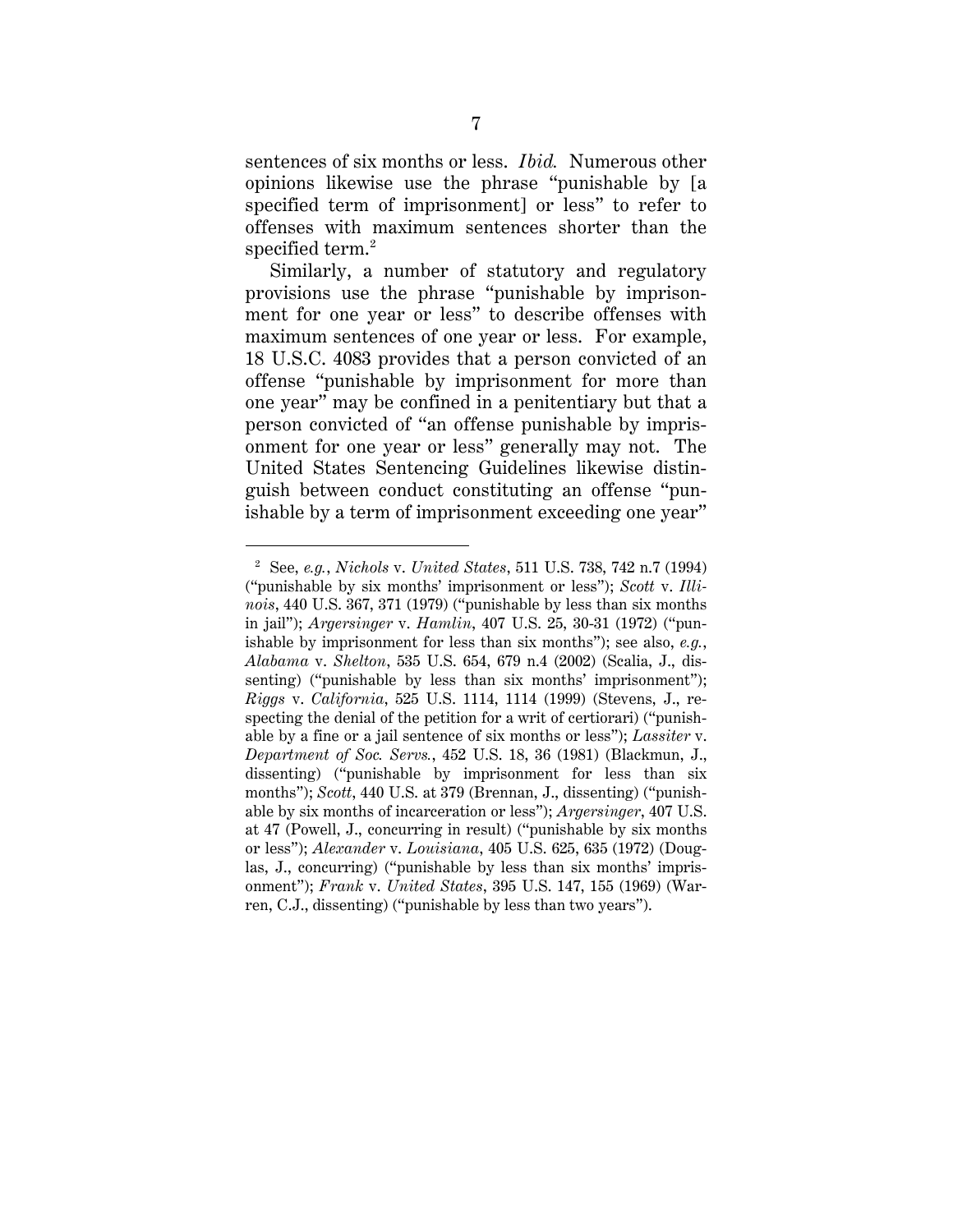and conduct constituting an "offense punishable by a term of imprisonment of one year or less." Sentencing Guidelines  $\S$  7B1.1(a)(1) and (2); see Pet. App. 11a-12a. And Federal Rule of Criminal Procedure 7(a) draws the same distinction, stating that "[a]n offense punishable by imprisonment for one year or less" may be prosecuted without an indictment, while an offense punishable by "imprisonment for more than one year" may not. In each of those provisions, the phrase "offense punishable by imprisonment for one year or less" refers to an offense with a *maximum* sentence of one year or less.

Cross-petitioners do not cite any statute or judicial decision using the phrase "punishable by" a specified term of imprisonment to refer to an offense's minimum penalty rather than its maximum. Instead, they rely (Cross-Pet. 11-12) on decisions interpreting a nowrepealed statute that authorized district courts to "suspend the imposition \* \* \* of sentence and place the defendant on probation" when entering "a judgment of conviction of any offense not punishable by death or life imprisonment." 18 U.S.C. 3651 (1982). As crosspetitioners observe (Cross-Pet. 11-12), courts of appeals held that the "ordinary plain meaning" of that statute was that sentencing courts could not grant probation to defendants "convicted of offenses for which death or life imprisonment may be imposed as a sentence." *United States* v. *Denson*, 588 F.2d 1112, 1116 (5th Cir. 1979); see *United States* v. *Nieves-Rivera*, 961 F.2d 15, 16 (1st Cir. 1992) (Breyer, J.) (collecting cases). Those decisions interpreted "punishable" to mean "capable of being punished." *Nieves-Rivera*, 961 F.2d at 17 (citation omitted). But those decisions are entirely consistent with the ordinary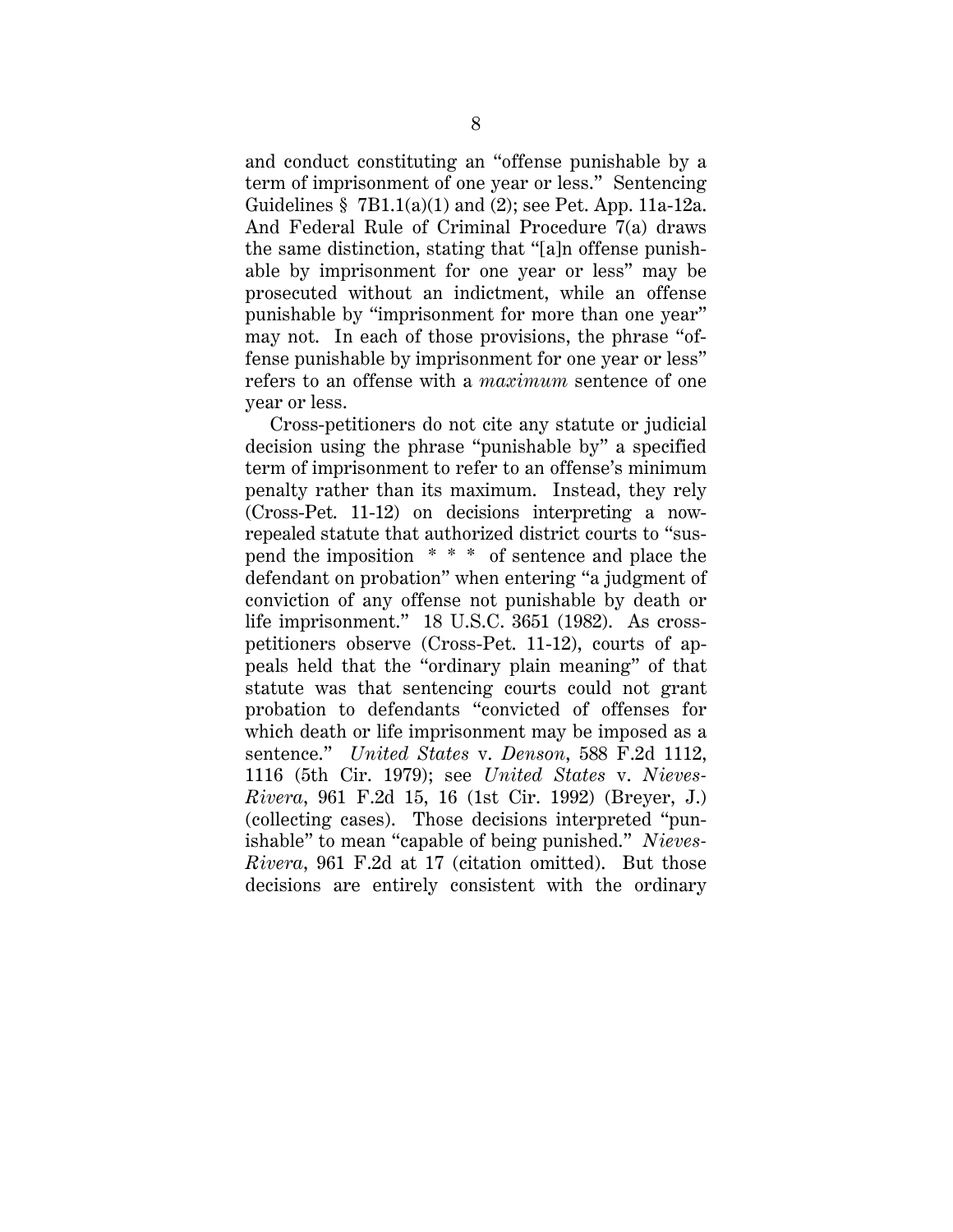meaning of "punishable" because they focused on the maximum available penalty, not the minimum. For the same reason, cross-petitioners err in invoking (Cross-Pet. 15) *In re Mills*, 135 U.S. 263 (1890). In that case, this Court held that "the words 'punishable . . . by imprisonment at hard labor' \* \* \* embrace offences which, although not imperatively required by statute to be so punished, may, in the discretion of the court" be punished by hard labor. *Id.* at 268. There, too, the Court construed the phrase "punishable by" to refer to the maximum authorized punishment for an offense.

The natural reading of Section  $921(a)(20)(B)$ 's exception for state-law misdemeanors "punishable by a term of imprisonment of two years or less" is thus that it exempts from Section  $922(g)(1)$ 's firearms disability persons convicted of state-law misdemeanors subject to maximum sentences of two years or less.

b. That natural reading is confirmed by Section  $921(a)(20)(B)$ 's context. Congress tied the firearms disability imposed by Section  $922(g)(1)$  to offenses that satisfy the traditional definition of a felony, "a crime punishable by imprisonment for more than one year." *Burgess* v. *United States*, 553 U.S. 124, 130 (2008). Congress recognized that some States classify offenses fitting that definition as misdemeanors, and it enacted Section  $921(a)(20)(B)$  to provide that a conviction for a state-law misdemeanor punishable by imprisonment for more than one year would not trigger Section  $922(g)(1)$ 's firearms disability unless the offense carried a maximum sentence of more than two years of imprisonment—twice the usual threshold for a felony. The legislative history confirms that Congress's purpose was to exclude from Section  $922(g)(1)$  only statelaw misdemeanors "punishable by a term of imprison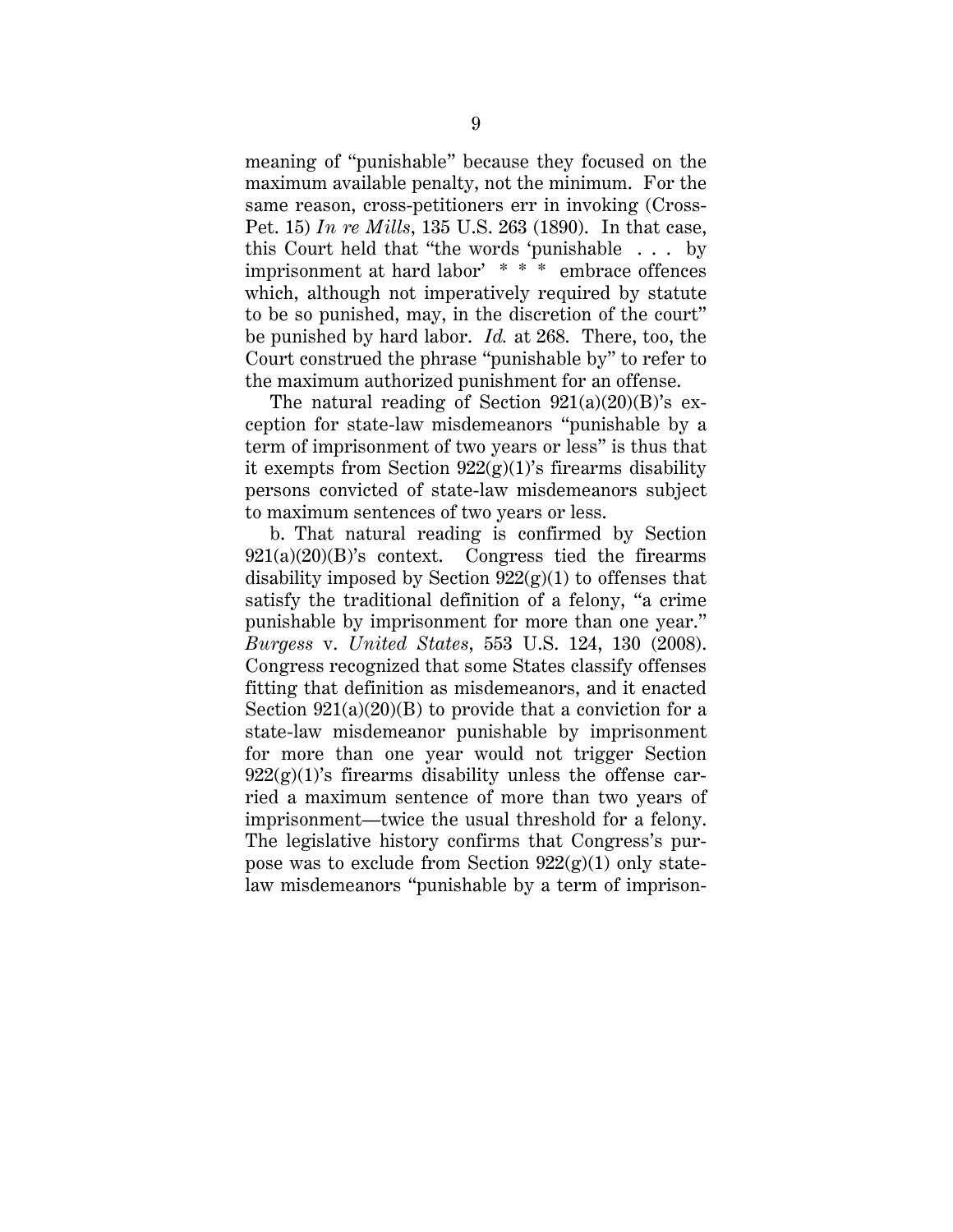ment of not more than 2 years"—that is, offenses with maximum sentences of two years or less. H.R. Conf. Rep. No. 1956, 90th Cong., 2d Sess. 29 (1968).

Cross-petitioners, in contrast, assert (Cross-Pet. 11) that Congress exempted from Section 922(g)(1) *all* misdemeanors except those carrying mandatory minimum sentences longer than two years. But crosspetitioners have not identified any misdemeanor carrying such a lengthy mandatory-minimum sentence much less any reason to think that Congress was aware of such offenses when it enacted the statute in 1968. And even if Congress had wanted to achieve the result cross-petitioners posit, it is implausible to think that it would have chosen such a roundabout way to exclude all (or nearly all) state-law misdemeanors from Section  $922(g)(1)$ 's scope.

Such a result would, moreover, have severely undermined Section  $922(g)(1)$ 's purpose by allowing persons convicted of serious violent crimes to possess firearms. In 1968, "many common-law crimes" classified as misdemeanors "involved quite violent behavior." *Schrader* v. *Holder*, 704 F.3d 980, 985 (D.C. Cir.), cert. denied, 134 S. Ct. 512 (2013). "In Maryland, for example, attempted rape and attempted murder were common-law misdemeanors." *Ibid.* So was "assault and battery," an offense that encompassed "serious, violent conduct" and that sometimes yielded "sentences of ten or twenty years' imprisonment." *Ibid.* Because those offenses were common-law crimes, none of them carried mandatory minimum penalties—and all of them would thus have been excluded from Section  $922(g)(1)$  by cross-petitioners' interpretation.

2. The court of appeals' decision does not conflict with any decision of this Court or another court of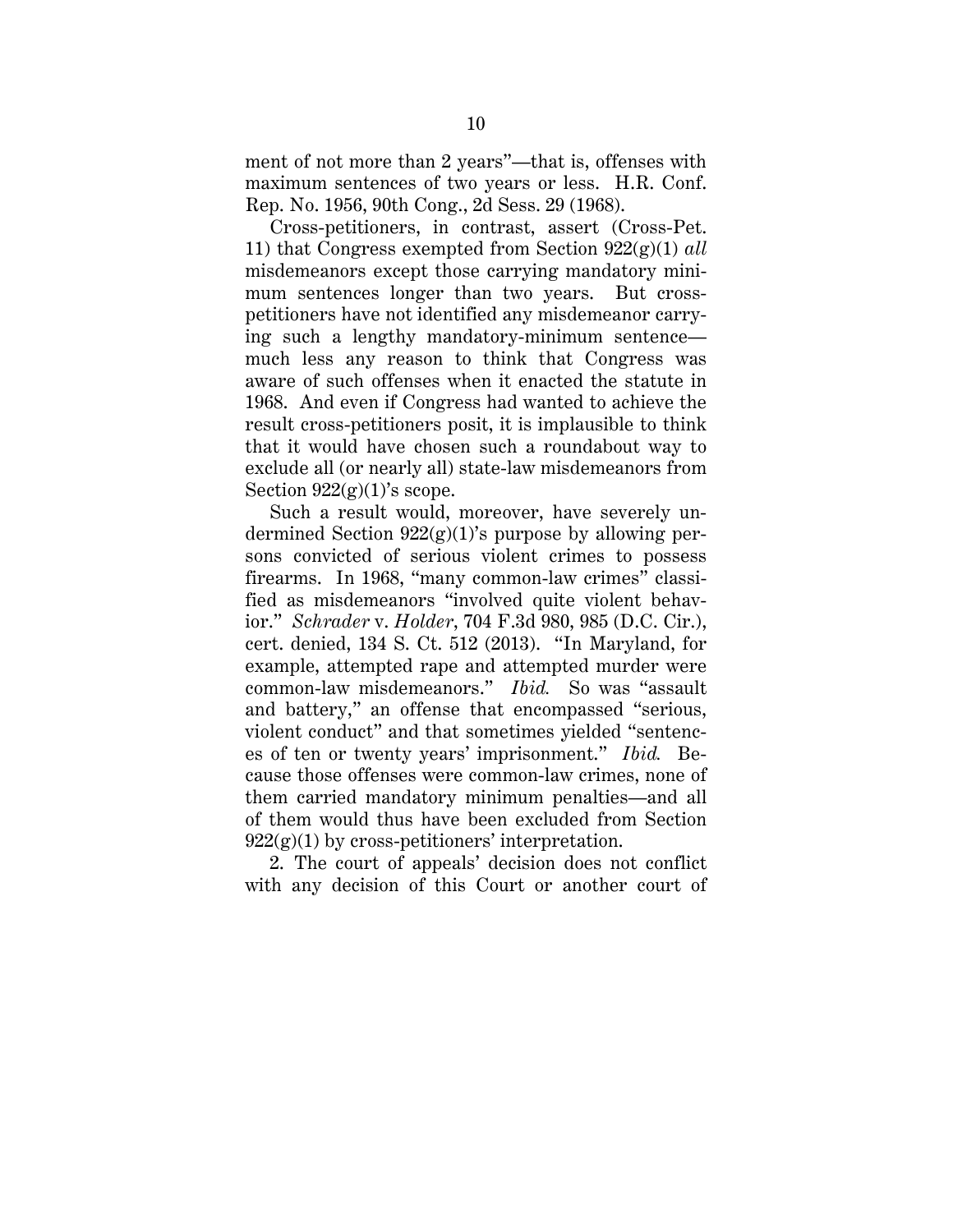appeals. To the contrary, courts have uniformly understood Section  $921(a)(20)(B)$  to exempt only statelaw misdemeanors subject to maximum terms of imprisonment of two years or less.

As cross-petitioners acknowledge (Cross-Pet. 14-15), this Court has twice described Section  $921(a)(20)(B)$  in exactly that way, explaining that the exception does not apply to "state misdemeanor convictions punishable by more than two years' imprisonment," *Logan* v. *United States*, 552 U.S. 23, 34 (2007), and instead excludes only misdemeanors "punishable by a term of imprisonment of up to two years." *Small* v. *United States*, 544 U.S. 385, 392 (2005).

The courts of appeals, too, have concluded that state-law misdemeanors "capable of being punished by more than two years' imprisonment \* \* \* are ineligible for  $[S]$ ection  $921(a)(20)(B)$ 's misdemeanor exception." *Schrader*, 704 F.3d at 986; see, *e.g.*, *United States* v. *Matthews*, 498 F.3d 25, 37 n.15 (1st Cir. 2007) (explaining that the defendant's prior offense "d[id] not fall within the [Section  $921(a)(20(B))$ ] exclusion because [it] is punishable \* \* \* by imprisonment for up to two and one-half years"), cert. denied, 552 U.S. 1238 (2008); *United States* v. *Coleman*, 158 F.3d 199, 203-204 (4th Cir. 1998) (en banc) ("[T]he statutory language of [Section]  $921(a)(20)(B)$  unambiguously indicates that the critical inquiry in determining whether a state offense fits within the misdemeanor exception is whether the offense is 'punishable' by a term of imprisonment greater than two years."); *United States*  v. *Sumlin*, 147 F.3d 763, 765 (8th Cir. 1998) (holding that misdemeanor convictions fall outside the Section  $921(a)(20)(B)$  exclusion "if they were punishable by more than two years imprisonment regardless of the pun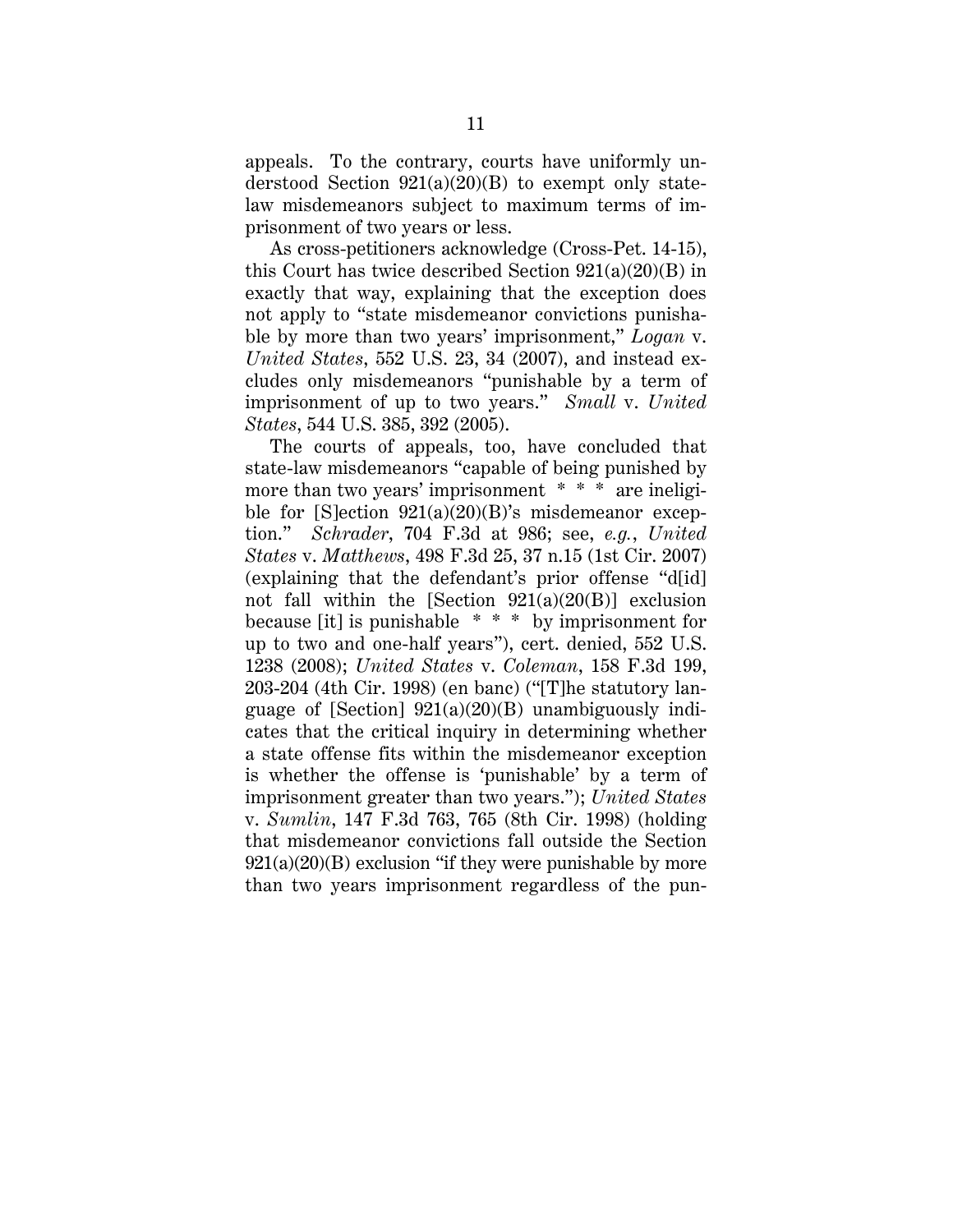ishment actually imposed by the state court"). Crosspetitioners do not cite any decision, by any court, adopting a contrary interpretation.

3. The government's petition for a writ of certiorari seeks this Court's review of the court of appeals' unprecedented holding that the firearms disability imposed by Section  $922(g)(1)$  violates the Second Amendment as applied to cross-petitioners. Cross-petitioners contend (Cross-Pet. 15-17) that if the Court grants that petition, it should also grant their cross-petition because their proposed interpretation of Section  $921(a)(20)(B)$  would allow the Court to avoid the Second Amendment question resolved by the court of appeals by invoking the canon of constitutional avoidance. That contention lacks merit.

The canon of constitutional avoidance is "a tool for choosing between competing plausible interpretations of a provision," and it therefore "'has no application' in the interpretation of an unambiguous statute." *McFadden* v. *United States*, 135 S. Ct. 2298, 2307 (2015) (quoting *Warger* v. *Shauers*, 135 S. Ct. 521, 529 (2014)). Instead, the canon "comes into play only when, after the application of ordinary textual analysis, the statute is found to be susceptible of more than one construction." *Clark* v. *Martinez*, 543 U.S. 371, 385 (2005).

The canon of constitutional avoidance does not assist cross-petitioners because—as each of the 17 judges to consider their argument has concluded—the statute "is *unambiguous* as to whom it covers and what it criminalizes." Pet. App. 44a n.1 (Hardiman, J.) (emphasizing "the Court's universal agreement" on this point); see *id.* at 12a (Ambro, J.) (explaining that the avoidance canon "require[s] ambiguity in the statute"